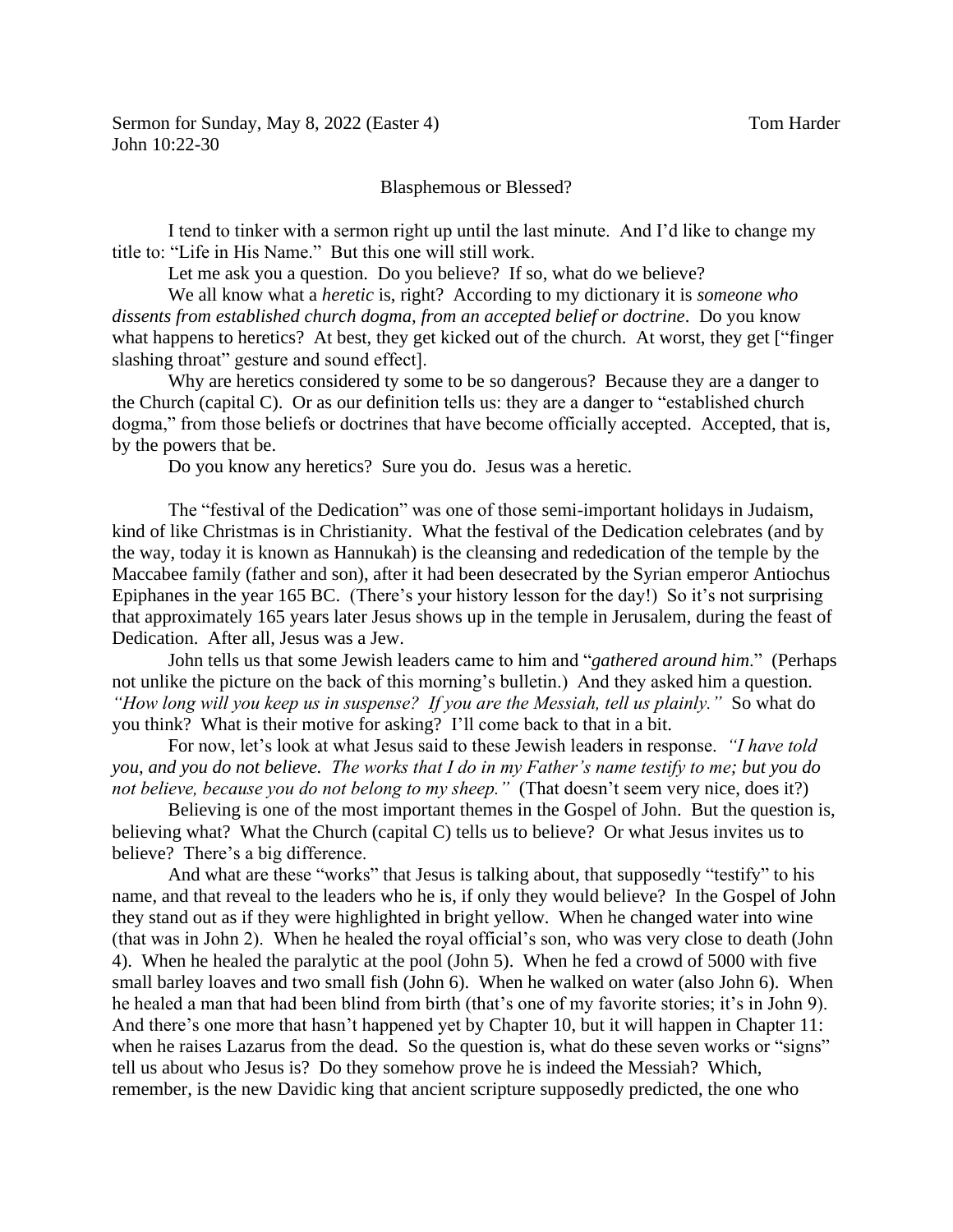would at last deliver them from their enemies, which in this case were their Roman oppressors? Wouldn't that be nice?! Except, this man seems nothing like a king?! [show bulletin again]

But Jesus isn't finished responding to the Jewish leaders. *"My sheep hear my voice. I know them, and they follow me."* Is Jesus saying he is something or someone like a shepherd? If so, who are his sheep? And how does he care for them?

*"I give them eternal life, and they will never perish. No one will snatch them out of my hand.*" I want to be one of his sheep. I want eternal life. I'm not sure what it is, but I want it.

Jesus continues:*"What my Father has given me is greater than all else, and no one can snatch them out of my hand."* My "Father." To whom is Jesus referring? Is this a reference to Yahweh, the God of the Israelites, the one whose name is supposedly too holy to pronounce? (Oops!)

And then Jesus says it. The very thing these leaders were waiting for, hoping for. *"The Father and I are one.*" That's blasphemy! To say that you are God is blasphemy! It says so in Scripture, in Leviticus. And if we read on from verse 31 and following we find that the Jewish leaders are so worked up they are ready to kill Jesus. Ah, so that's what they are after [hold up bulletin]!

The word *"blasphemy"* is similar to the words "heretic" and "heresy." Someone or something that goes against the accepted teachings of the Church (capital C). And you just don't do that. You don't go against the Church.

Let me ask you: who do you say that Jesus is? Be very careful how you answer that. It could either get you eternal life, or get you killed. So what does the Church (capital C) say?

I brought up here with me a little booklet called *Confession of Faith in a Mennonite Perspective.* Sue Buchholz referred to it in her testimony in this past week's e-newsletter. (If you haven't read that yet, I recommend it.) You could say that this is what we Mennonites believe. About God, about Jesus, about the Holy Spirit, about Scripture, about Sin and Salvation, and so forth. But there's something very important you should know about this book. It does not tell us what we are supposed to believe, what the Church (capital C) insists we believe. (Mennonites are different from other Churches in some respects, and this is one of them.) Rather, our Confession of Faith suggests how we might believe. Or we could say, it invites us to believe. It is like the "works" or "signs" that Jesus was talking about. They point us to something.

This book [hold up the hymnal] does the very same thing. And so does this [hold up a Bible]. They do not tell us what to believe. About God, and Jesus, and the Holy Spirit, and Sin, and so forth. They invite us to believe. They are like signs, pointing us to something. They are not that something.

Some would say I have just desecrated Scripture, that I have just blasphemed, that I am a heretic, that I should be kicked out, if not killed. But let me read for you what John himself wrote, as a way to end his Gospel. This is Chapter 20: 30-31, which comes after he had told the story of Jesus' Resurrection, and how he appeared to Mary, and then the rest of the disciples. *"Now Jesus did many other signs in the presence of his disciples, which are not written in this book. But these are written so that you may come to believe that Jesus is the Messiah, the Son of God, and that through believing you may have life in his name."*

May we come to believe. Not in this [hold up Confession], or in this [hymnal], or in this [Bible], but in what they point to. In the Father. And, in the Son.